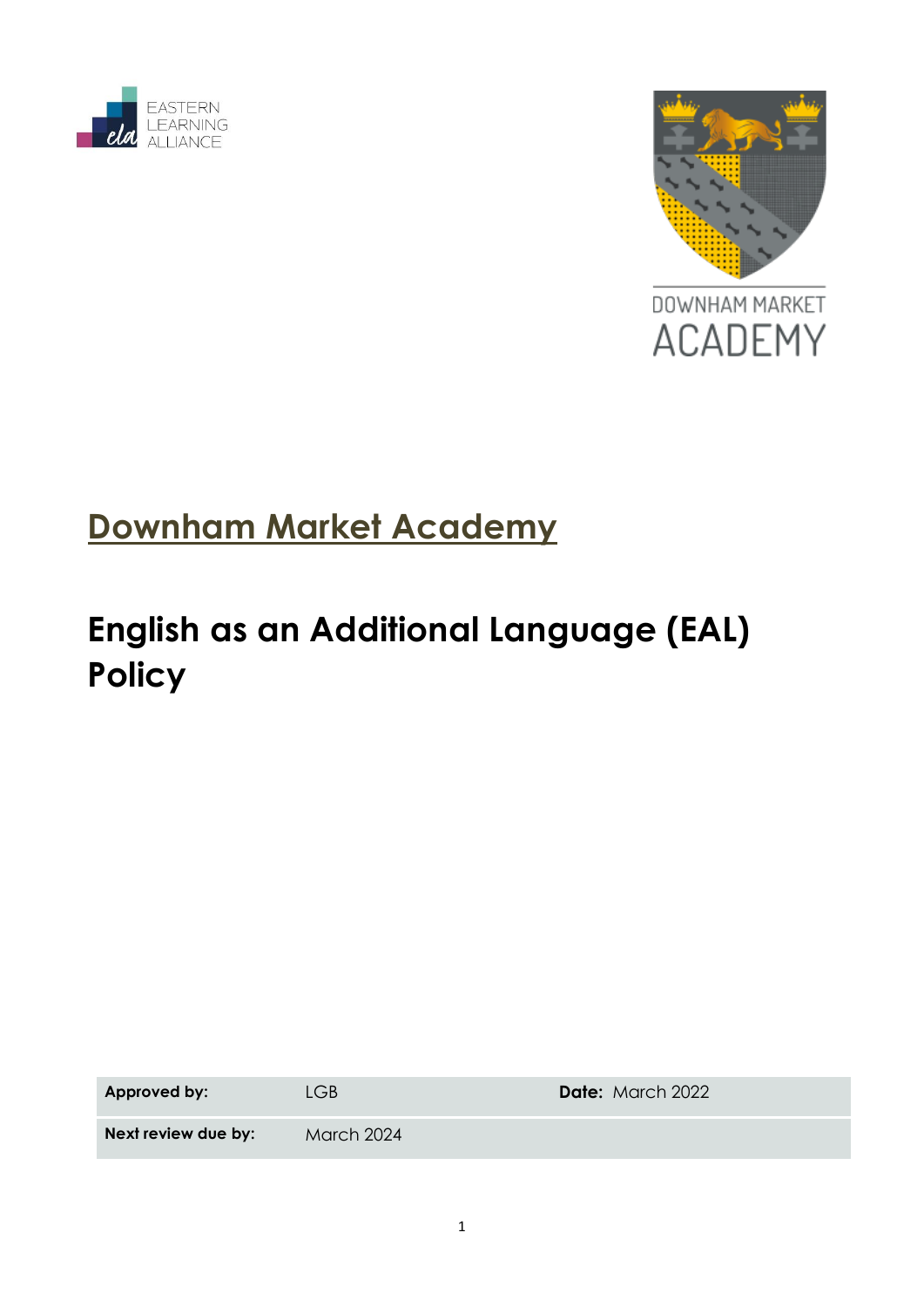# **English as an Additional Language (EAL) Policy**

### **Contents**

At **Downham Market Academy** we are committed to ensuring that every child succeeds and reaches their full potential. We are dedicated to raising the achievement and attainment of pupils with EAL enabling them to do the best they can within a positive, supportive, secure, and safe learning environment. We strongly believe that children and young people learn best when they feel secure and valued.

Through a quality parent partnership, rigorous assessment and monitoring, the school will identify individual pupil's needs and recognise and build on the skills they bring. Through quality first teaching based on experiences and talk, we aim to meet the language needs of our learners.

This policy sets out the aims, objectives, and strategies regarding the needs and skills of EAL students at **Downham Market Academy**.

#### **Introduction**

All pupils need to feel safe, accepted and valued in order to learn. For pupils who are learning English as an additional language, this includes recognising and valuing their home language and background. As a school, we are aware that bilingualism is a strength and that EAL pupils have a valuable contribution to make. We take a whole school approach, including ethos, curriculum, and education against racism and promoting language awareness.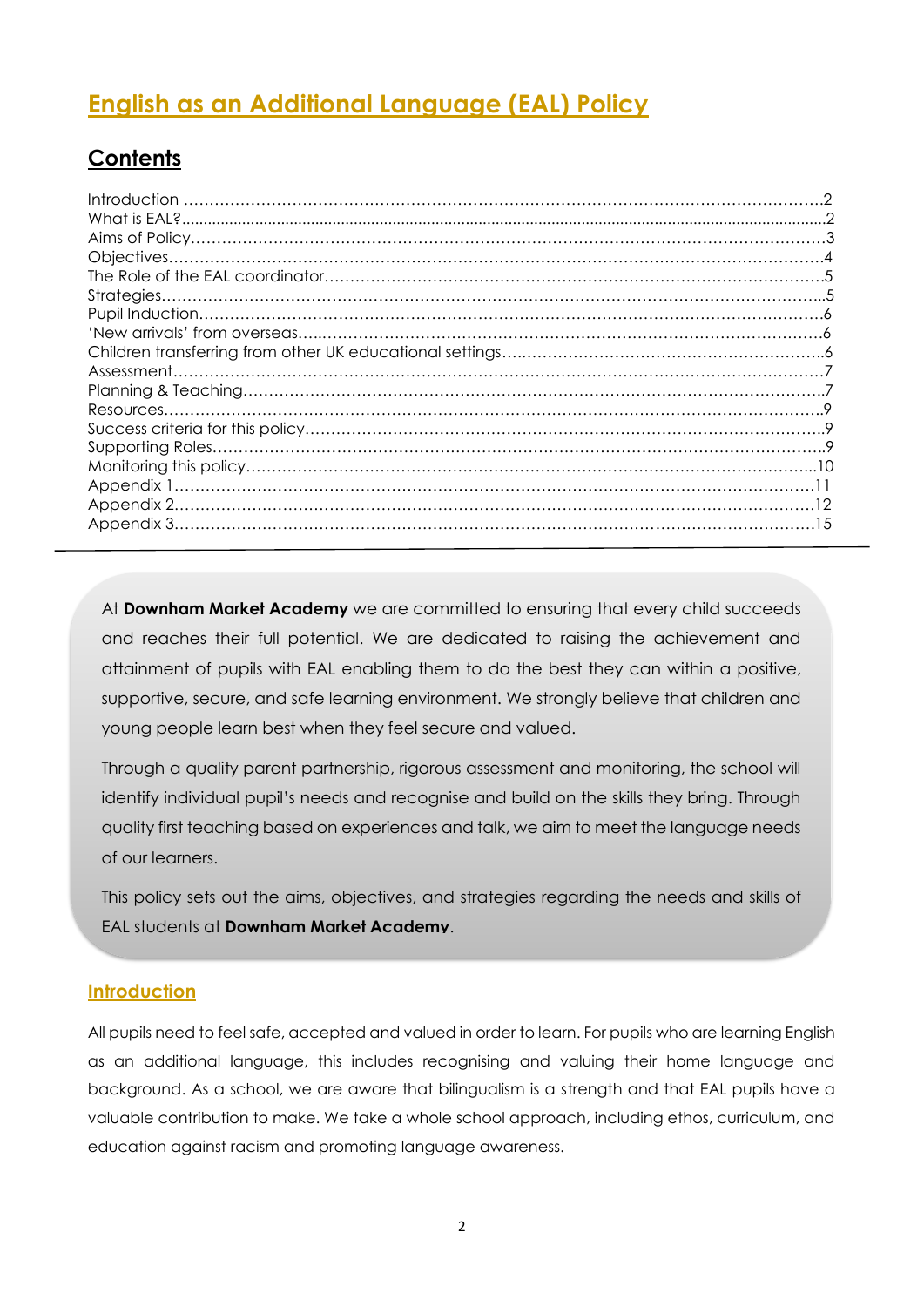#### **What is EAL (English as an Additional language)?**

The term EAL (English as an Additional Language), refers to when a pupil speaks a home language other than English. EAL learners are a very diverse group, from complete beginners to those with considerable fluency, who will have varying degrees of difficulty in accessing the full curriculum and in achieving their full potential. The government definition of an EAL learner includes anyone who has been exposed to a language other than English during early childhood 'and continues to be exposed to this language in the home or in the community'. This includes, for example:

- o New arrivals from abroad who speak little or no English
- o Children or young people from other countries who are in the UK for a limited time, for example if they have a parent who is studying here, who have been educated in an English-medium school abroad and are fluent in several languages
- o Young people who were born in the UK and speak English most of the time at home and school, but who also speak another language occasionally to extended family members.

Advanced bilingual learners are defined as pupils who have had all or most of their school education in the UK and whose oral proficiency in English is usually indistinguishable from that of pupils with English as a first language but whose writing may still show distinctive features related to their language background.

#### **Aims of Policy**

This policy aims to raise awareness of the school's obligations and to support the planning, organisation, teaching and assessment procedures, and the use of resources and strategies to meet the needs of pupils who have English as an additional language (EAL) and so to raise pupil achievement. Our aim is for the pupil to become fluent in speaking, reading, writing, and understanding English and to access the school Curriculum as fully as possible. Research has shown that those new to English will acquire conversational fluency in two years but will need a minimum of five years to achieve competence in academic English. Such students will need language support if they are to reach their full potential. The Provision of this support forms part of the fulfilment of our duties under the Equality Act 2010.

#### **We aim to achieve this by: -**

- o Providing a welcoming environment in which pupils will learn most effectively, in which we value the cultural, linguistic and education experiences that students with EAL bring to our school.
- o Providing appropriate and personalised support for all pupils with EAL, through the implementation of whole academy-wide strategies to ensure EAL students are supported to access the curriculum.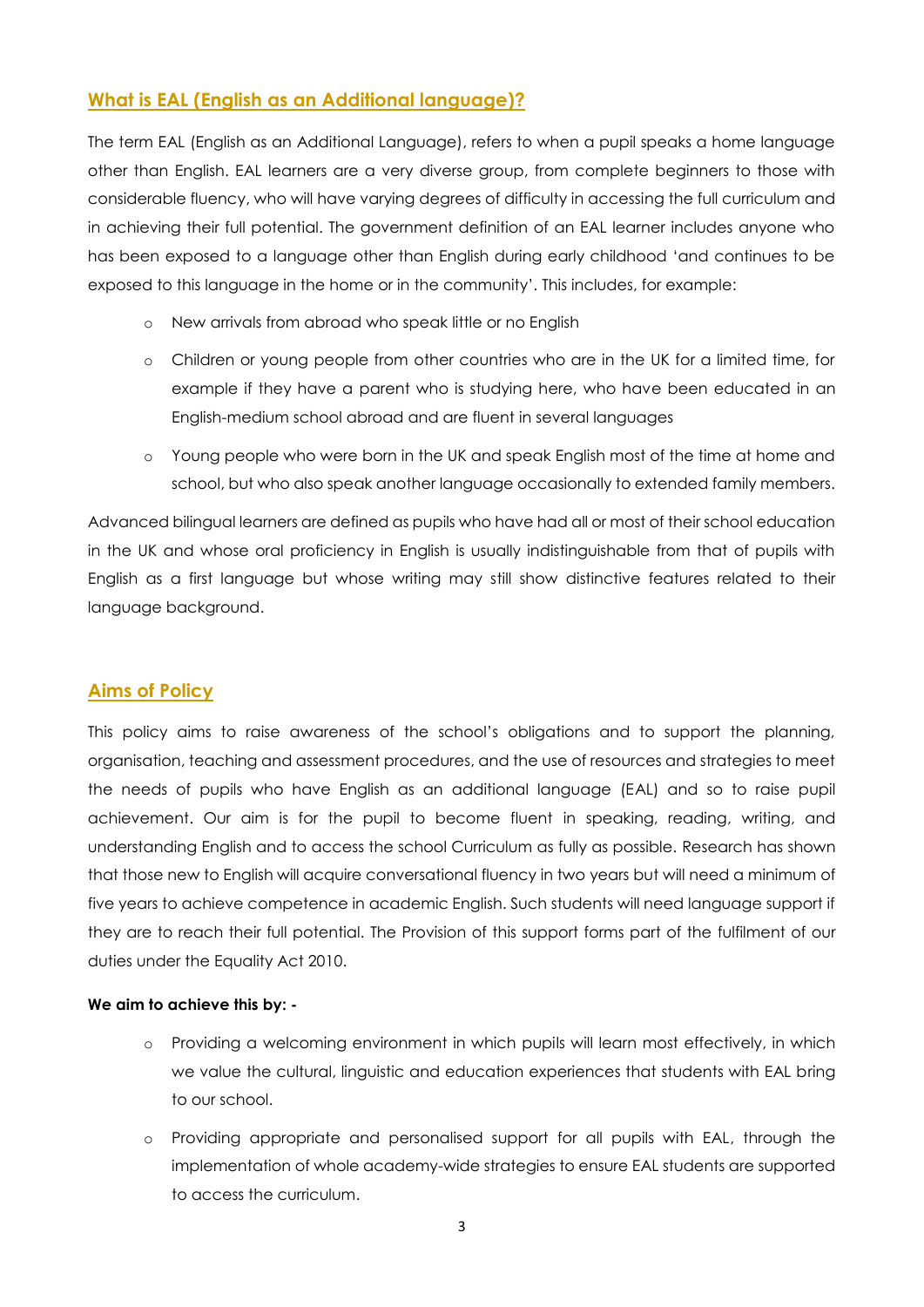- o Plan and teach lessons using learning styles most appropriate to EAL learners.
- o Provide an inclusive curriculum.
- o Monitor pupils progress regularly against the Language in Common assessment scales
- o Ensure pupils are making progress and are able to access the school curriculum.
- o Support pupils who are at risk of under achieving.
- o Celebrate pupils' achievements in class.
- o Helping students to become confident and acquire the English language skills that they require to fulfil their academic potential.

This policy is specific to EAL but operates in conjunction with other school Policies and Guidelines, which will also indicate provision for EAL pupils.

#### **Objectives**

- o To be able to assess the skills and needs of students with EAL and to provide for their needs.
- o To equip teachers and teaching support staff with the knowledge, skills, and resources to be able to support and monitor students with EAL.
- o To monitor students' progress systematically and use data to inform classroom management, curriculum planning and the setting of targets.
- o To maintain students' self-esteem and confidence by acknowledging and giving status to their skills in their own languages.

#### **We will strive to encourage parental and community involvement by:**

- o Providing a welcoming induction process with Heads of Houses and the EAL Coordinator for newly arrived students and their families/carers.
- o Using plain English, translators, and interpreters, where appropriate and available, to ensure good spoken and written communications.
- o Identifying linguistic, cultural, and religious background of students and establishing partnership with family/carers.
- o Celebrating and acknowledging the achievements of EAL students.
- o Encouraging and facilitating the participation of the EAL students and their families in the extracurricular opportunities and whole school events offered in our college.

Our EAL support provision is based on an accurate assessment of students' prior knowledge and experience as well as language skills. This assessment is carried out by the EAL Coordinator when the students join the academy if their parents/carers have indicated on the Admission Form that their children need EAL support or if the subject teachers refer the students to the EAL Coordinator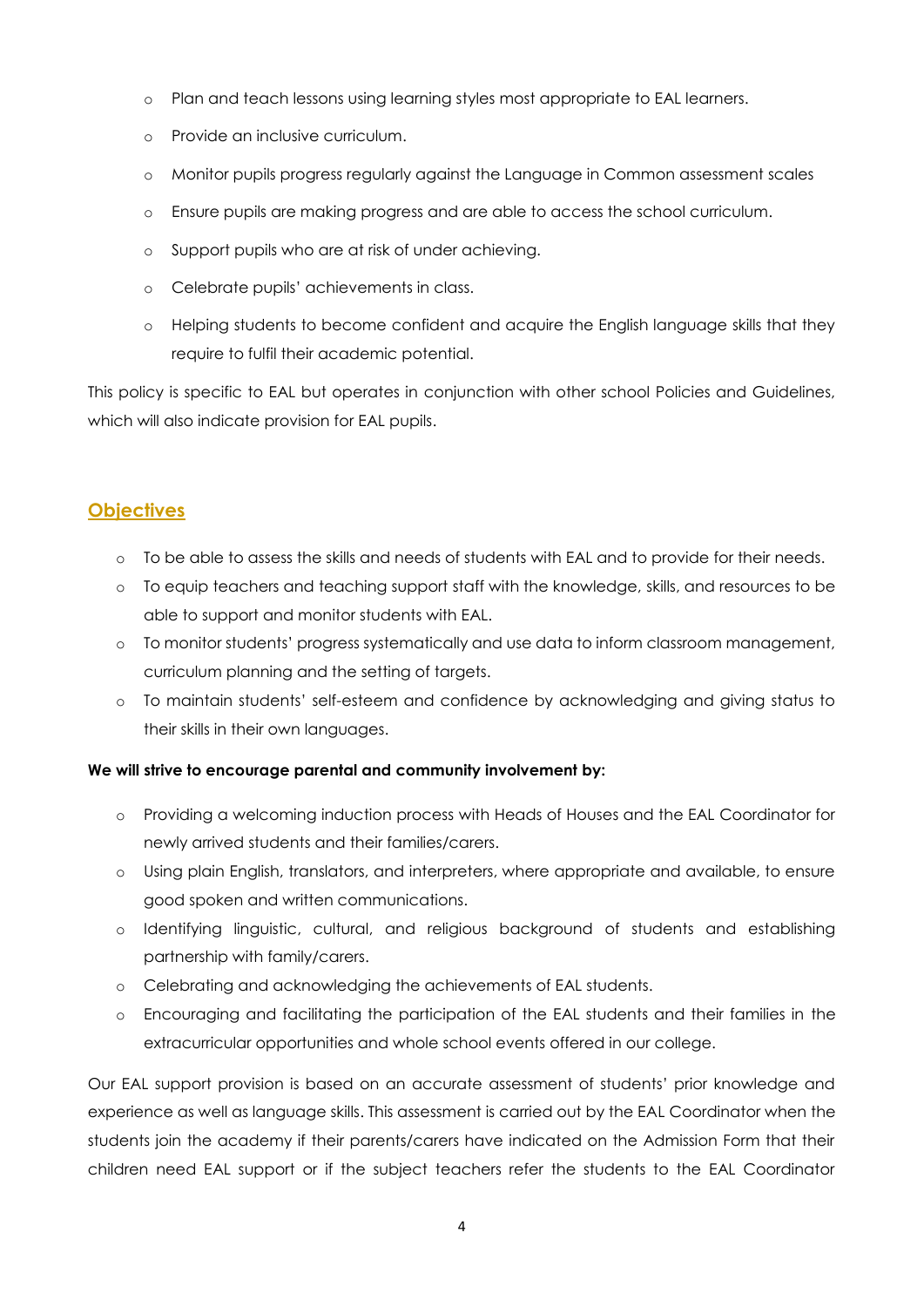because they have concerns regarding their ability to access the curriculum in English or if they think that the students are not achieving their full potential because of their limited academic English.

Classroom teachers have responsibility for ensuring that all students can participate in lessons by considering the needs of the EAL learners who attend their lessons.

#### **The Role of the EAL Coordinator**

#### **The EAL Coordinator will:**

- o Assess individual children, by carrying out the initial assessment of student's standard of English.
- o Support staff in the teaching of EAL pupils, by giving guidance and support to set targets and plan appropriate work.
- o Provide a 'Student Profile' on induction and maintain and update this accordingly.
- o Be responsible for ensuring that EAL data collection procedures are carried out, including carrying out reassessment of the English level of students each year and ensuring that this data is tracked and monitored to ensure that all students are making good progress. (EAL Progress Review)
- o Report to the Assistant Head progress of EAL students.
- o Monitor EAL provision in the school, in regard to teaching and learning and ensure that the EAL School Register is kept up to date.
- o Monitor progress and identify learning difficulties that may be masked by EAL and subsequently liaise with SENCO.
- o Support EAL students both academically and pastorally working in partnership with parents/carers, Heads of Houses, teaching and support staff, the Student Support Officer, the Exams Officer, and external agencies where appropriate.
- o Act as coach and help train teachers in how to best teach and support EAL students with differentiation techniques to ensure that all students can access the lesson and meet learning aims.

#### **Strategies**

#### **There will be a positive and effective language ethos:**

- o There will be an understanding that a limited knowledge of English does not reflect a lack of ability or a lack of literacy in a student's mother tongue. Appreciating and acknowledging a student's ability in her/his own culture is crucial for her/his self-esteem.
- o The language development of all students is the responsibility of all teachers and teaching support staff.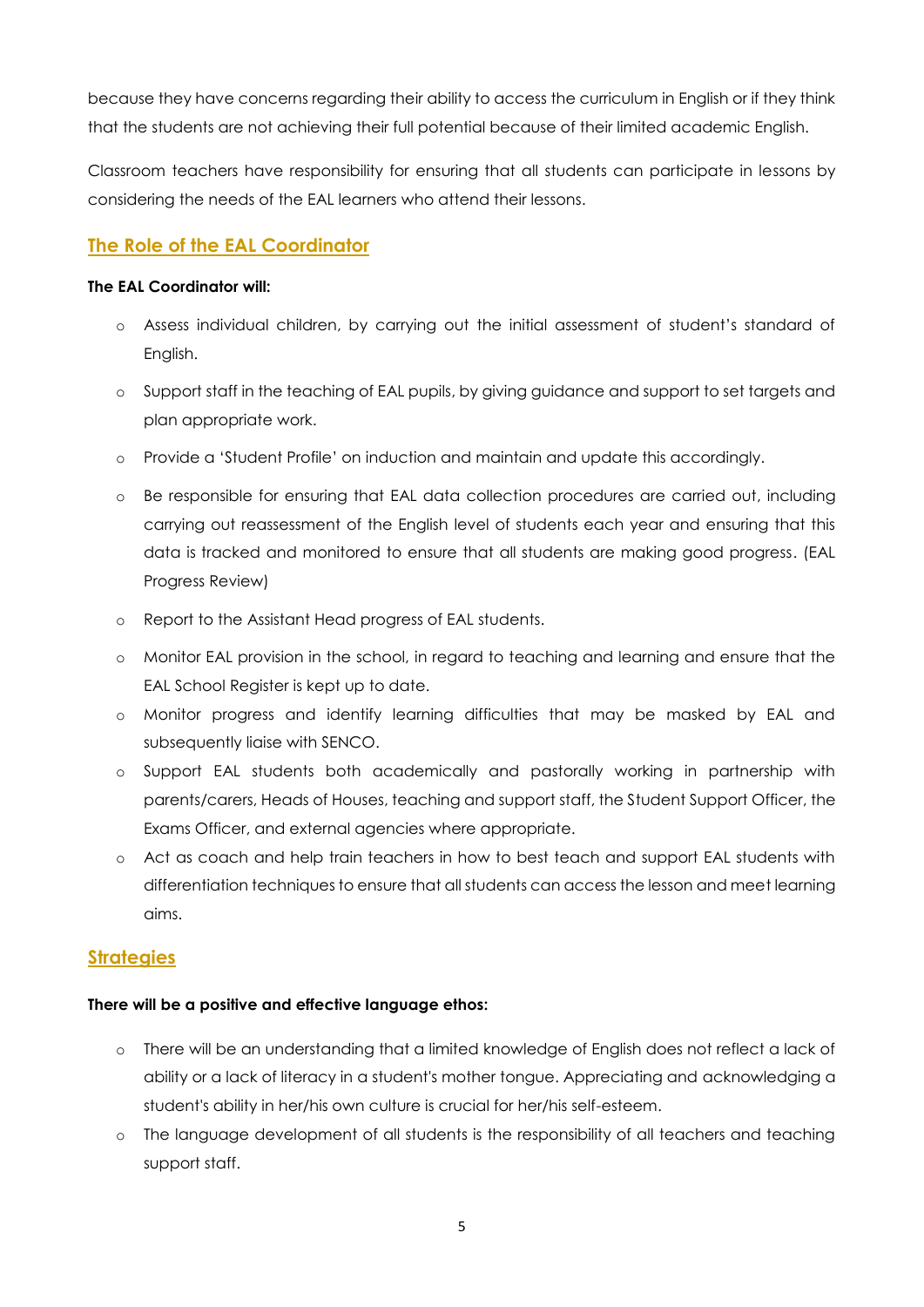- o There will be liaison between the mainstream subject teachers and the EAL specialist to discuss language development within the structure of the lesson and strategies/resources to ensure curriculum access (e.g., additional visual support, the use of speaking and writing frames, keywords lists, texts, additional verbal support repetition, alternative phrasing, opportunity for role play and drama, etc.).
- o Diversity will be valued, and classrooms will be socially and intellectually inclusive.
- o Teachers will be knowledgeable about students' abilities and needs in English and other subjects and use this knowledge to inform their curriculum planning, classroom teaching and student grouping.

#### **Pupil Induction**

We follow a 'New Pupil' induction procedure for all children joining the school. **Appendix 1** sets out the schedule for induction, support, and assessment for EAL pupils.

The EAL Coordinator will also have a specific set of criteria to assess how the children are settling into school life. This will be done at specific times after their arrival. **(See Appendix 2).** 

The EAL Coordinator will create a 'Student Profile' for each new student outlining their cultural background (traditions/customs, parental expectations), languages spoken (at home, by parents etc.), results of initial assessment (English proficiency), social context (outgoing or extroverted, group work/highlighting supportive peers/seating plan suggestions), information about their home context/parental support (internet access), classroom support strategies and any additional relevant information (strengths/weaknesses, interests outside of academia e.g. sports, music etc.). This will be updated and maintained to reflect student development, utilising results gathered through the EAL progress review, which will be shared with all members of staff. **(See Appendix 3)**

#### **'New Arrivals' from overseas**

We define 'new arrivals' as children who have not had a consistent education (provided in English) in this country for the past four years.

Most new arrivals have English as an additional language need. This means they come with either no or very little understanding of English. They may be literate in their home language and many have some experience of English but will require support to acquire fluency in English and to access the school curriculum. They will be assessed following the criteria and timescales set out in **Appendix 1**.

#### **Children transferring from other UK educational settings**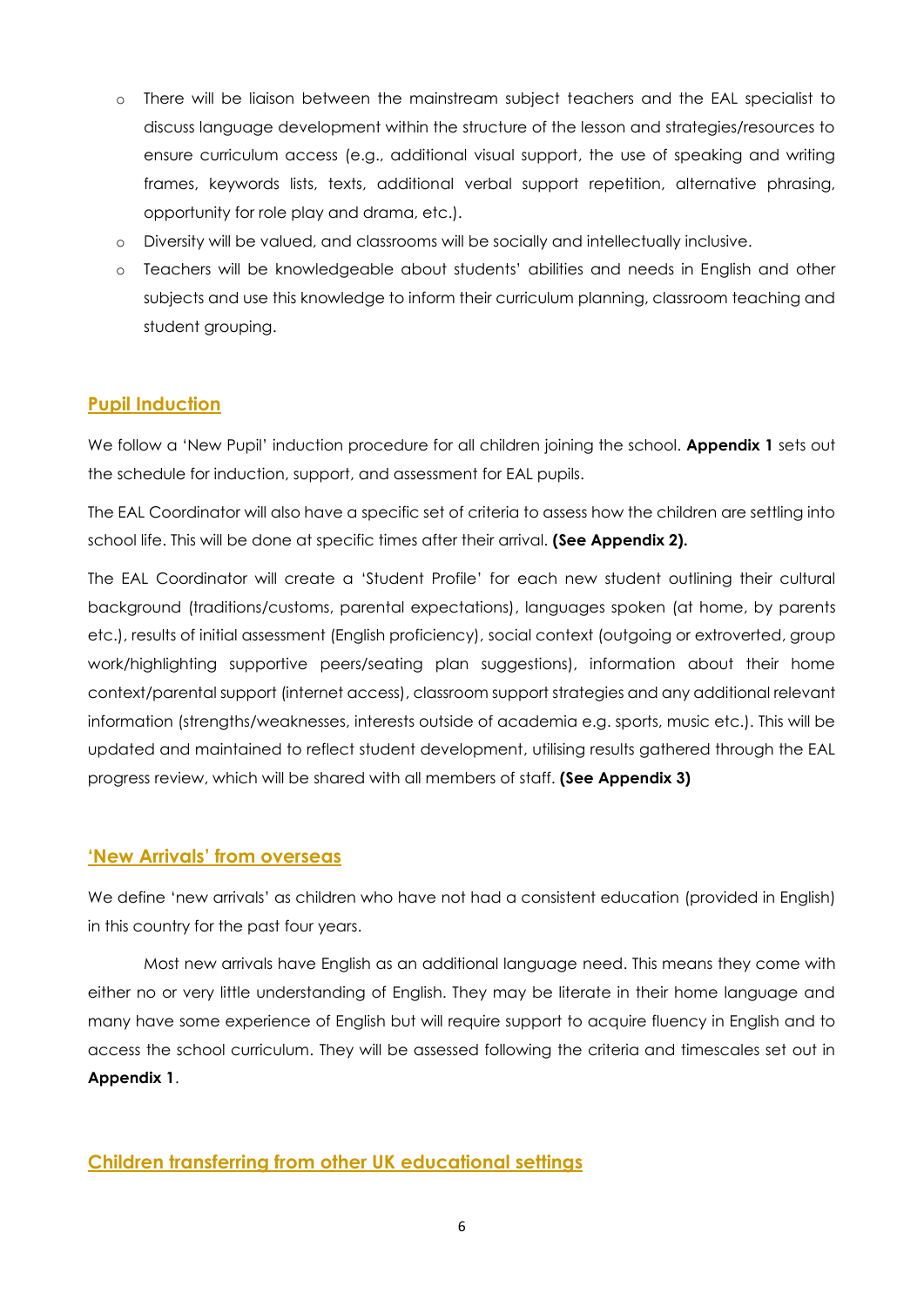Information will be sought from the previous school to support transition and settling in. This will include any relevant information or assessment relating to EAL.

Children with previous experience of UK educational settings may still be at the early stages of English language acquisition or be advance bilingual learners. They will be assessed following the criteria and timescales set out in **Appendix 1**.

#### **Assessment**

New EAL children will be assessed within the first half term of starting, regardless of their previous exposure to English. If a child is working below the expected standard for their age group, the class teacher will use the EAL Assessment framework.

Teachers will use strategies such as observation, questioning, language sampling, analysing talk and writing to identify strengths and areas for development. This, combined with day-to-day assessment and summative assessments, should be used to inform planning and teaching.

The class teacher is responsible for planning and teaching the objectives in a way which will ensure pupils are included in whole class sessions. In addition to this, they are also responsible for monitoring pupils' progress termly, using National Curriculum expectations and the EAL Assessment framework. Additional support can be provided.

- o Summative assessments will be made each mid-term in line with the school's academic assessment timetable
- o Staff have regular liaison time to discuss pupil progress, needs and targets.
- o Progress in the acquisition of English is regularly assessed and monitored by the EAL Coordinator or Class Teacher using the EAL assessment framework
- o Assessment methods are checked for cultural bias and action is taken to remove any that is identified.
- o Consideration and sensitivity is given to the appropriateness of testing EAL pupils at the earlier stages of English acquisition.
- o All EAL pupils are entitled to assessments as required.

If progress is very slow or no progress at all is made, and staff are still concerned that the pupil has difficulties, then the EAL Coordinator needs to be alerted and will make provision for an 'in depth' assessment of the pupil's home language to be made to establish whether the pupil is experiencing learning difficulties.

#### **Planning and Teaching**

To ensure that we meet the needs of EAL students, staff will:

o Set targets for EAL pupils which are appropriate, challenging and reviewed on a regular basis.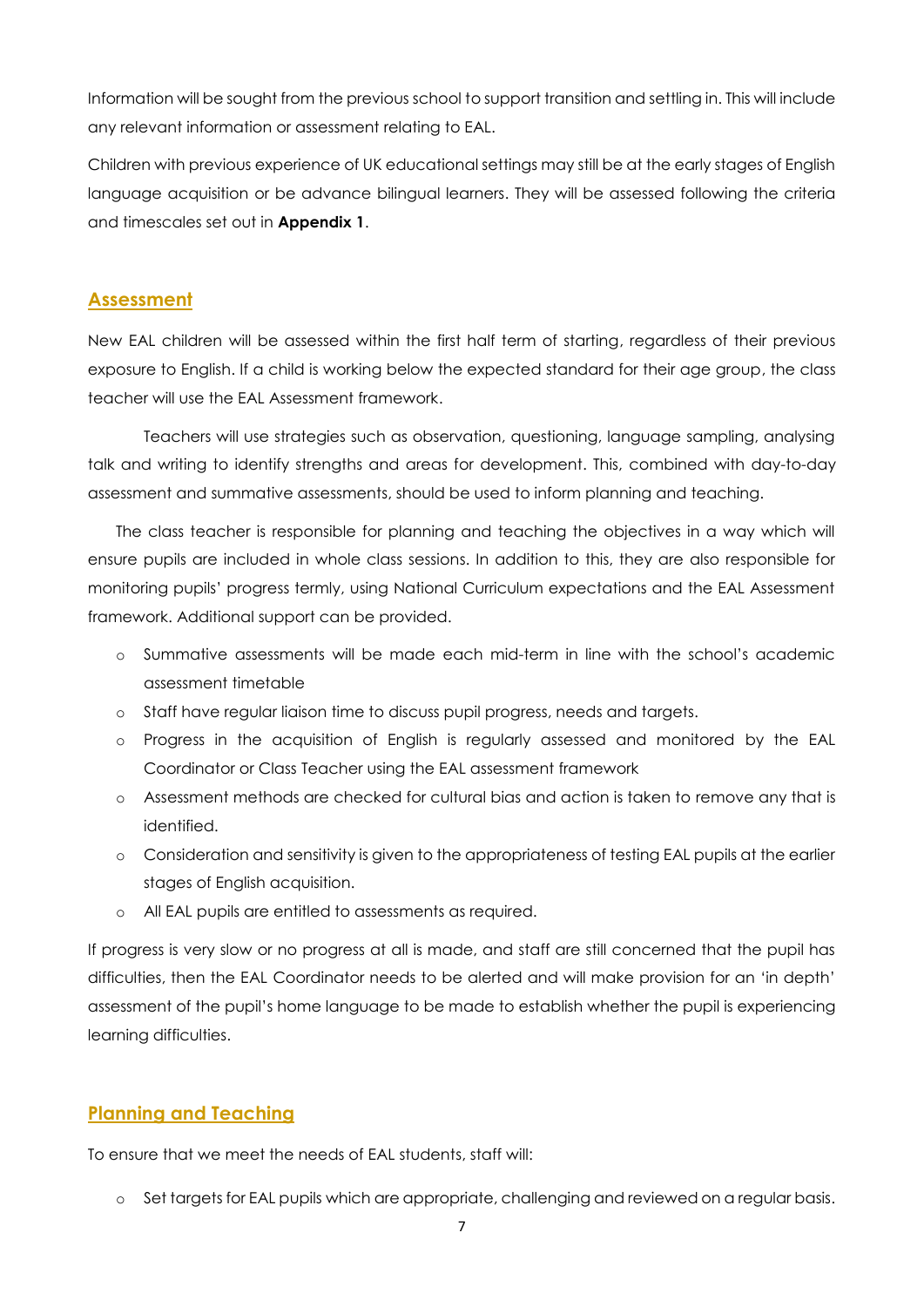- o Show differentiated work for EAL pupils.
- o Employ a range of strategies within each lesson to reinforce understanding and meaning to develop language in context
- o Have high expectations, expect students to participate in all classroom activities/tasks
- o Monitor progress carefully and ensure that EAL students are set appropriate and challenging tasks, including the setting of appropriate extended tasks
- o Recognise that EAL students need more time to process answers and to complete extended work
- o Give newly arrived students time to absorb English bearing in mind that there is a "silent period" when those new to the language understand more English than they use.
- o Group students so that EAL students hear good models of English Use collaborative learning techniques.
- o Obtains, collates, and distributes information on new students with EAL language(s) spoken at home
- o Plan for EAL pupils to incorporate both curriculum and EAL specific objectives.
- o Staff regularly observe, assess and record information about pupils' developing use of language.
- o When planning the curriculum, staff take account of the linguistic, cultural, and religious backgrounds of families.
- o Teachers are responsible for planning tasks to ensure effective use of SSAs to support EAL children.
- o Classroom activities have clear learning objectives and use appropriate materials and support to enable pupils to participate in lessons.
- o Key language features of each curriculum area, e.g., key vocabulary, uses of language, forms of text, are identified.
- o Enhanced opportunities are provided for speaking and listening, including both process and presentational talk, and use made of drama techniques and role play. Pupils have access to effective staff and peer models of spoken language.
- o Additional visual support is provided, e.g., posters, pictures, photographs, objects, demonstration, and use of gesture.
- o Additional verbal support is provided, e.g., repetition, modelling, peer support.
- o Use is made of collaborative activities that involve purposeful talk and encourage and support active participation.
- o Where possible, learning progression moves from the concrete to the abstract.
- o Discussion is provided before, during and after reading and writing activities.
- o Scaffolding is provided for language and learning, e.g., talk frames, writing frames.
- o Teachers promote an inclusive environment in class, and therefore, use learning aids such as dual language books or dual language words.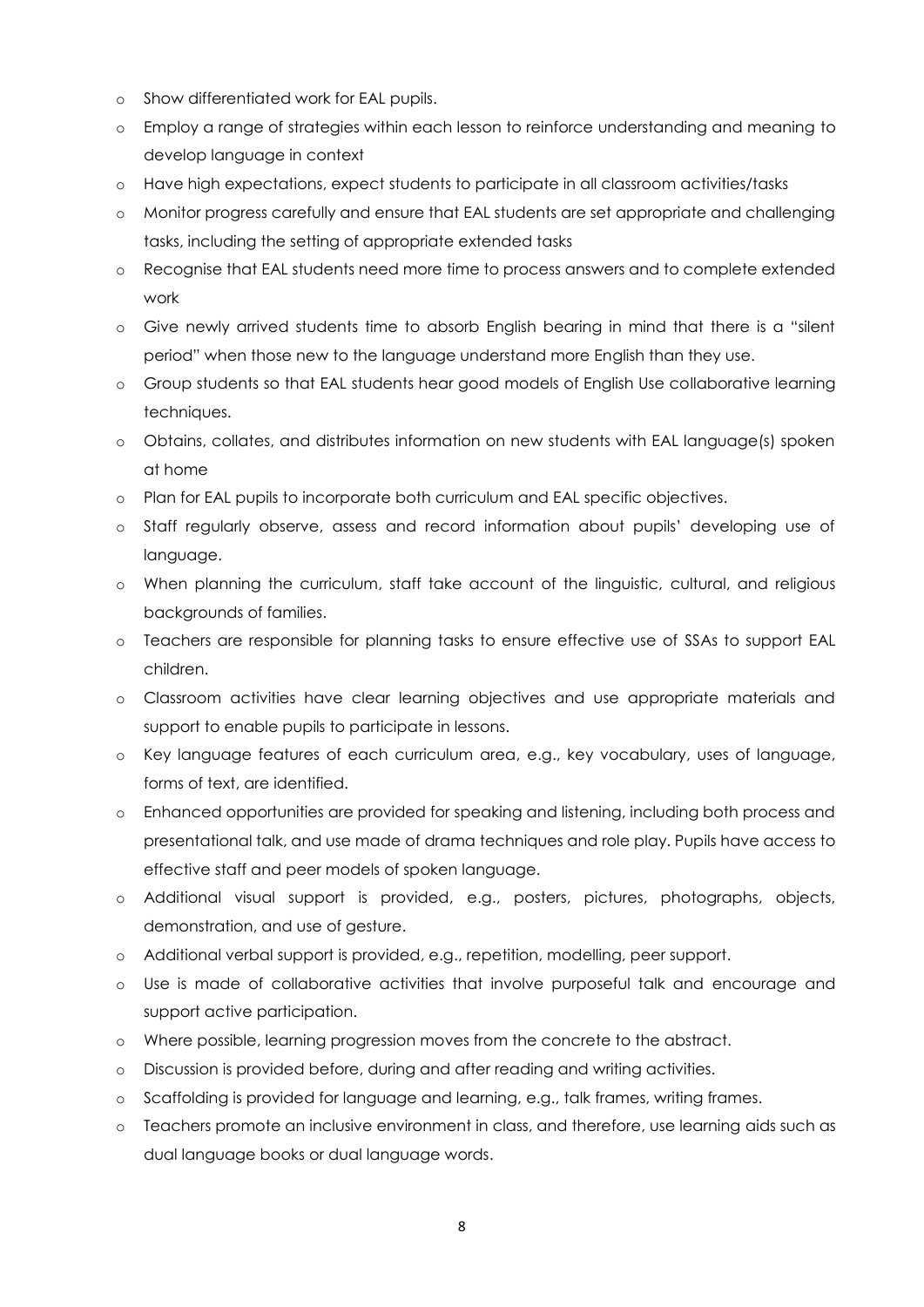- o Pupils are encouraged to share languages with their peers and enjoy learning new words in a different language to help with pupils learning. Allow students to use their mother tongue to explore concepts when appropriate.
- o Plan opportunity for the child to have a pre-teach or consolidation on a 1-1 basis.

#### **Resources**

The curriculum will reflect and draw on pupils' linguistic and cultural/religious knowledge and experiences. To present positive images of those experiences, resources will include:

- o Dual Language books in classrooms
- o Multi-lingual signs and posters around the school and classrooms.
- o Displays of languages.
- o Language and vocabulary games.
- o 'EAL Student Profile'

#### **Success Criteria for this Policy:**

- o Pupils feel confident and happy.
- o Pupils acquire English language skills swiftly and become confident in their use of spoken and written English
- o Over time pupils achieve on a level with the monolingual pupils.
- o Staff feel confident in supporting the needs of EAL pupils.
- o Pupil data is accessible and manageable.
- o Parents are happy to approach the school.
- o The school environment reflects and celebrates the multi-lingual nature of the pupil population.

#### **Supporting Roles:**

#### **Assistant Head ensures that:**

- o Parents and staff are aware of the school's policy on students with EAL
- o The effectiveness of the teaching of students with EAL is monitored and assessed regularly.

#### **Subject teachers/Heads of Houses:**

o Are knowledgeable about students' abilities and needs in English and other subjects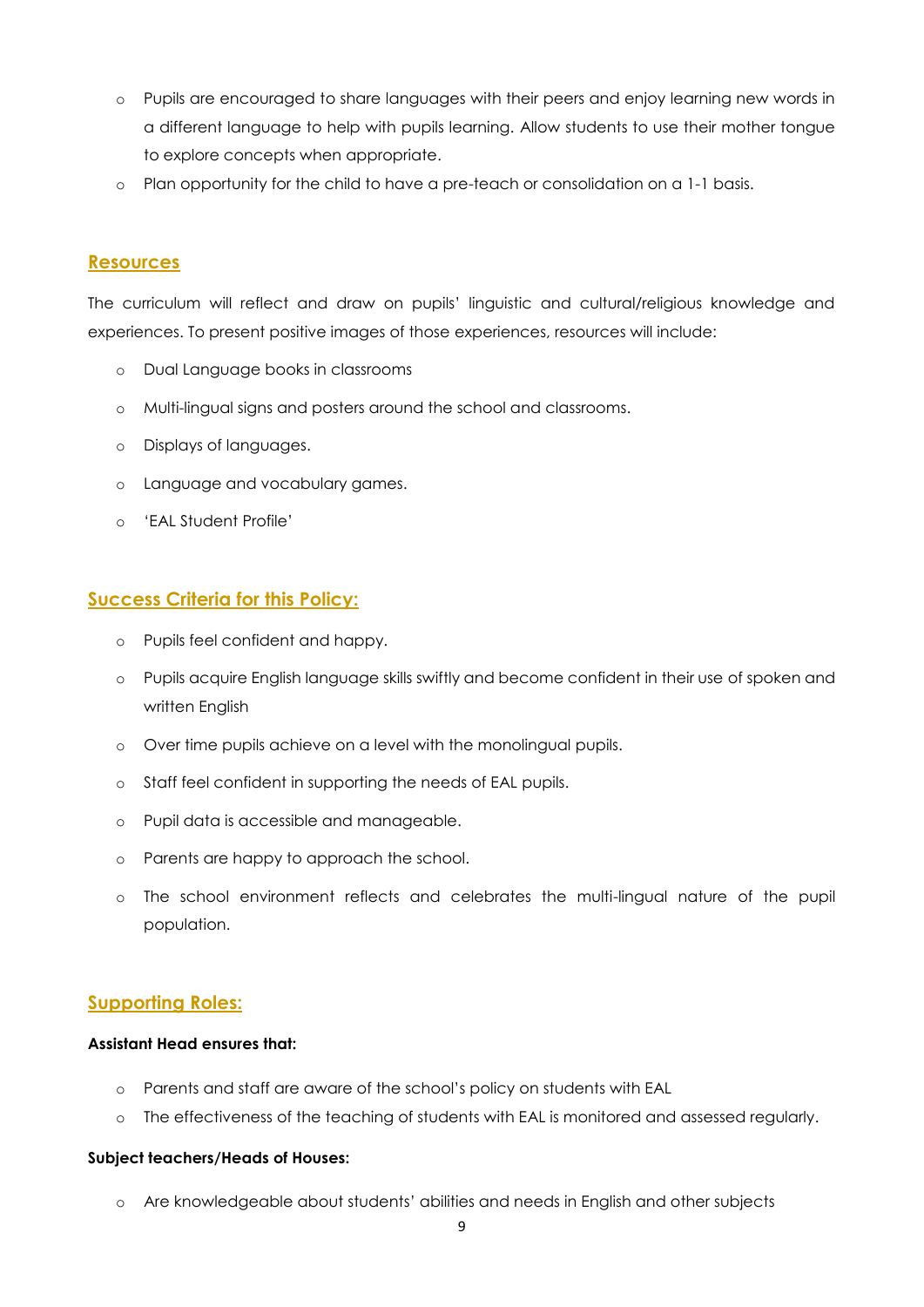o Use this knowledge effectively in curriculum planning, classroom teaching, planning of enrichment activities and school trips, use of resources and student grouping to ensure that EAL students can access the lesson and activity and meet learning aims.

#### **Monitoring this Policy**

- o All staff are responsible for implementing this policy.
- o The EAL Coordinator and Senior Leadership Team will collect and analyse EAL data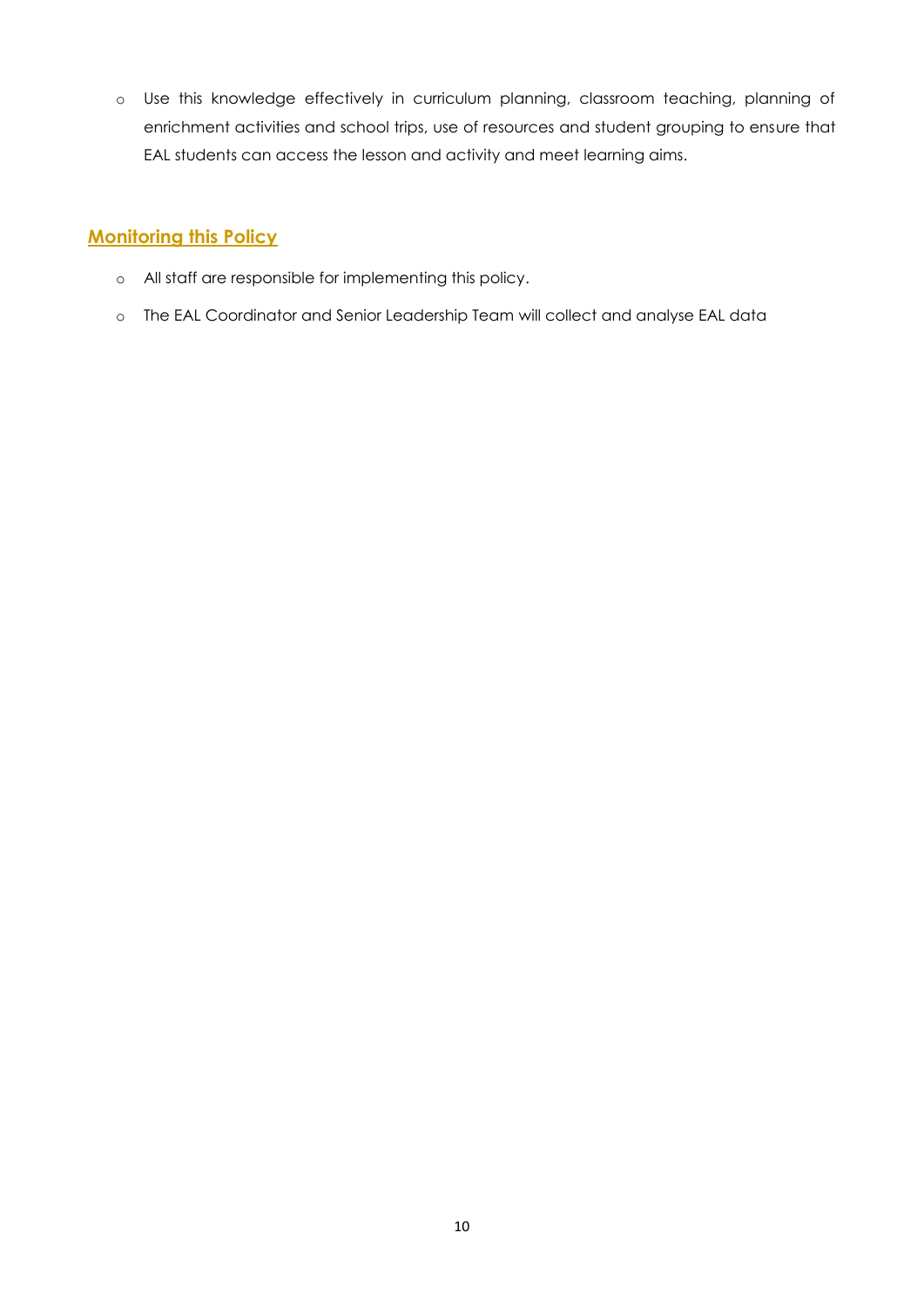# **Appendix 1 New EAL pupil induction and assessment**

|                                | <b>Initial visit</b>                                                                                                                                                                                         |  |  |  |  |
|--------------------------------|--------------------------------------------------------------------------------------------------------------------------------------------------------------------------------------------------------------|--|--|--|--|
|                                | Family invited to school for an initial visit                                                                                                                                                                |  |  |  |  |
|                                |                                                                                                                                                                                                              |  |  |  |  |
|                                | New pupil induction process commenced                                                                                                                                                                        |  |  |  |  |
| Identification                 | Parents/carers informed of school requirements.                                                                                                                                                              |  |  |  |  |
|                                | Parents and pupil are given a tour of the school.                                                                                                                                                            |  |  |  |  |
|                                | Parents and carers are informed of the pupil's start date.                                                                                                                                                   |  |  |  |  |
|                                | <b>Preparing for new pupil starting</b>                                                                                                                                                                      |  |  |  |  |
|                                | Use information gained from pupil / parent visit to prepare relevant resources, to include,<br>e.g., language support pack (picture/word fans, basic word books, vocabulary mats) and<br>additional support. |  |  |  |  |
|                                | Ensure staff are aware of new pupil and home language<br>$\bullet$                                                                                                                                           |  |  |  |  |
|                                | Identify any other pupils or families with the same home language<br>$\bullet$                                                                                                                               |  |  |  |  |
| Preparation                    | Visual timetable developed for pupil (where appropriate)<br>$\bullet$                                                                                                                                        |  |  |  |  |
|                                | Bilingual translating device available for classroom use where appropriate.<br>$\bullet$                                                                                                                     |  |  |  |  |
|                                | <b>First week</b>                                                                                                                                                                                            |  |  |  |  |
|                                | Use Early Support Strategies Checklist to plan provision for the EAL pupil (Appendix 2)<br>$\bullet$                                                                                                         |  |  |  |  |
|                                | Initial assessment carried out at the end of the first week to assess how well the pupil is<br>$\bullet$                                                                                                     |  |  |  |  |
|                                | settling into school (use Early Success Criteria)                                                                                                                                                            |  |  |  |  |
|                                | Observations of learning across the curriculum.<br>$\bullet$                                                                                                                                                 |  |  |  |  |
|                                | <b>First month</b>                                                                                                                                                                                           |  |  |  |  |
|                                | Early Success Criteria revisited to assess how well the pupil has settled (Appendix 2)<br>$\bullet$                                                                                                          |  |  |  |  |
|                                | Early profile developed.<br>$\bullet$                                                                                                                                                                        |  |  |  |  |
|                                | Set language targets for the learner or, if relevant, develop an individual support plan.<br>$\bullet$                                                                                                       |  |  |  |  |
| Initial assessment and support | Identify and implement specific interventions where appropriate - e.g., pre-teaching<br>$\bullet$<br>sessions, guided writing sessions, talking partners, etc.                                               |  |  |  |  |
|                                | <b>First half term</b>                                                                                                                                                                                       |  |  |  |  |
|                                | At the end of the first half term, update the assessment grid.<br>$\bullet$                                                                                                                                  |  |  |  |  |
|                                | Discuss New Pupils in a Pupil Progress Meeting. Consider the following - progress against<br>$\bullet$                                                                                                       |  |  |  |  |
|                                | targets, social interaction and any further support needed.                                                                                                                                                  |  |  |  |  |
|                                | On-going                                                                                                                                                                                                     |  |  |  |  |
|                                | Devise new targets if appropriate and plan targeted interventions to plug gaps and help<br>children acquire language.                                                                                        |  |  |  |  |
|                                | If progress is being made in the expected timeframes (see Language Acquisition timeline<br>sheet for support) continue the process.                                                                          |  |  |  |  |
|                                | Concerns                                                                                                                                                                                                     |  |  |  |  |
| Assess                         | If limited or no progress has been made in the time frames shown on the Language Transition<br>Timeline, refer to the SEN process and discuss the pupil at the next SEN Review meeting.                      |  |  |  |  |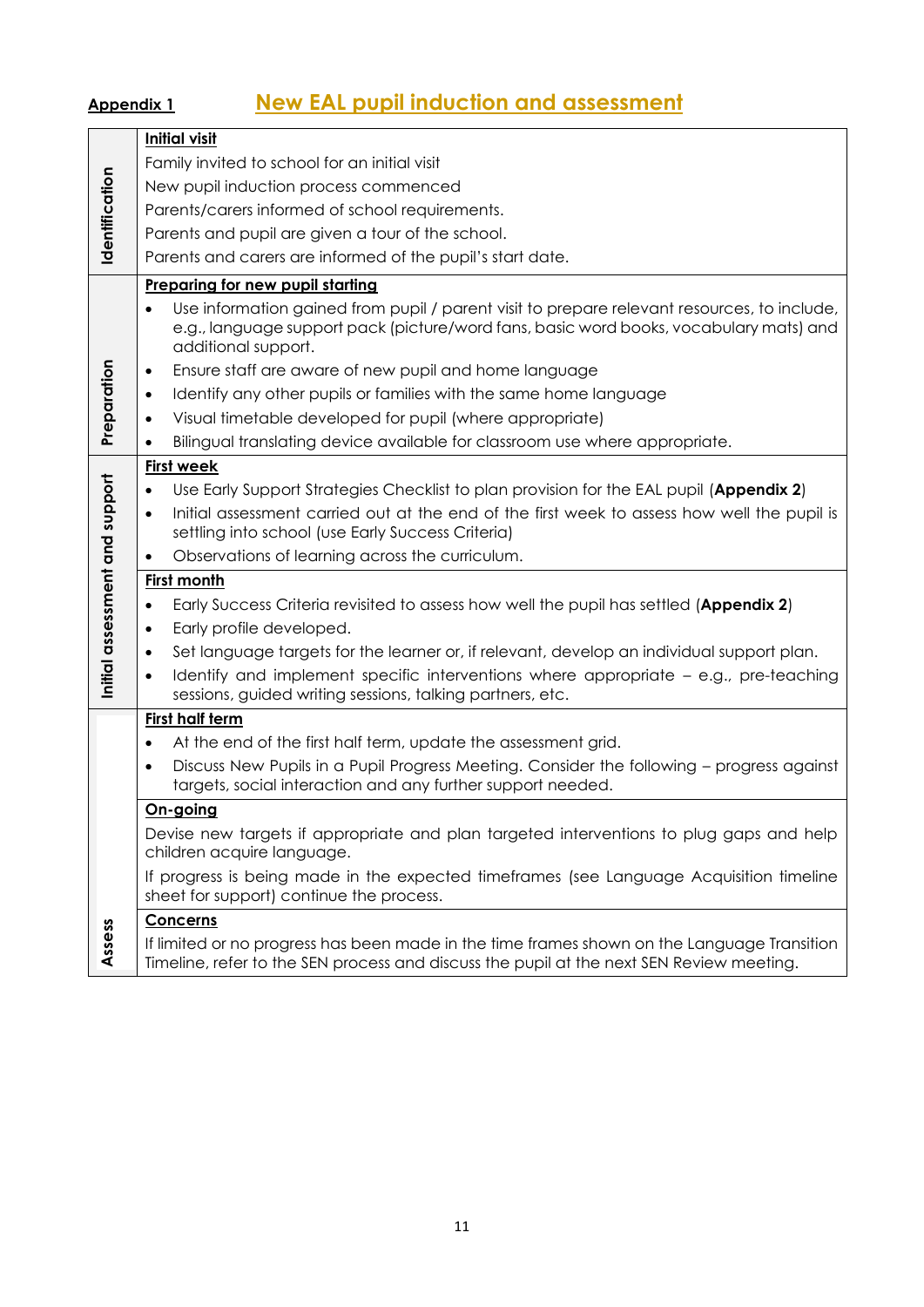#### **Appendix 2**

#### **1a**

#### **Success criteria for new EAL pupil**

| By the end of the first week<br>the pupil is:                  | <b>Yes</b> | Not<br>yet | By the end of the first month<br>the pupil is:                         | Yes | <b>Not</b><br>yet |
|----------------------------------------------------------------|------------|------------|------------------------------------------------------------------------|-----|-------------------|
| Relaxed and happy.                                             |            |            | Coming to school happily                                               |     |                   |
| Beginning to follow some<br>classroom<br>routines/conventions. |            |            | Relaxed and happy in school.                                           |     |                   |
| Familiar with arrangements<br>for school meals.                |            |            | Following daily class routines.                                        |     |                   |
| Familiar with location/use of<br>classrooms and toilets.       |            |            | Initiating contact (verbal or<br>social) with teacher/other<br>adults. |     |                   |
| interact<br>to to<br><b>Beginning</b><br>socially with peers.  |            |            | task<br>the<br>Setting<br>to<br>in in<br>classroom.                    |     |                   |
| Comfortable using<br>home<br>language in school.               |            |            | Playing/interacting with others<br>at break time.                      |     |                   |

#### **1b**

#### **20 TOP TIPS SUPPORTING NEW ARRIVALS**

- Don't panic Children may have a silent period.
- Plan for peer support
- Make all communication as visual as possible
- Have a box of materials and activities that beginners can access easily
- $\Diamond$  Provide a bilingual dictionary for pupils who are literate in their first language
- Keep activities short don't expect beginners to be able to sit and listen for too long
- $\Diamond$  Create the opportunity for the beginner to succeed in at least one activity each day e.g., giving out books.
- $\Diamond$  Group beginners with pupils with good language and behaviour models.
- Understand the pressures and changes that the beginner is experiencing.
- Enable beginners to maintain their first language in school and at home.
- Use simple sentences or phrases to model correct language structures.
- Model language rather than correct the beginner's language.
- $\Diamond$  Allow thinking time.
- Find information about L1 (readily available on internet) to better understand pupils' acquisition of English.
- Provide opportunities for pupils to rehearse responses orally.
- Demonstrate the meaning of instructions.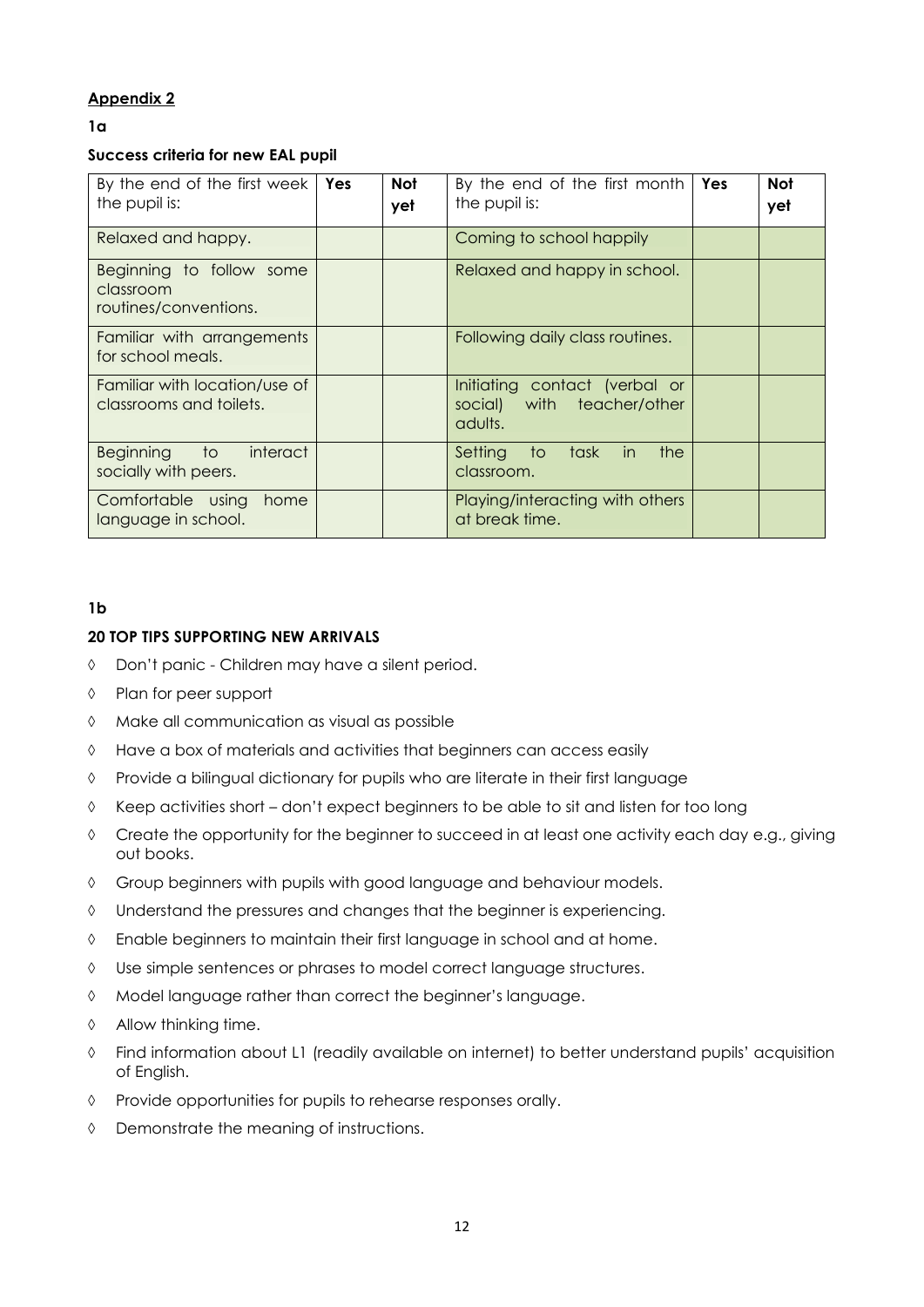### **1c Supporting newly arrived learners– A checklist for admission to school Preparing for an admission**

Whom to invite.

- The child and his/her parents or carers
- An interpreter if needed

What information does the family and the child need?

- The names of members of staff the child will meet in school.
- Requirements for school's admissions forms
- $\Diamond$  A welcome pack, including details of daily routines and timetabled activities, school policies, information about homework or reading books to be taken home etc (Translated if possible)
- A calendar of school events, trips, holidays, and occasional days
- Uniform and PE kit list with examples to show.
- $\Diamond$  A list of any other clothing or equipment which the family is expected to provide.
- $\Diamond$  Information about school meals and lunch time arrangements.
- $\Diamond$  Information about any support the school will put in place
- $\Diamond$  Information about any grants, benefits, or assistance available
- Curriculum information
- $\Diamond$  Information about extended schools' provision and children's centre, if applicable
- A contact name and telephone number for the school

What information does the school need?

- $\Diamond$  The child's name and how to spell and pronounce it correctly
- Details to complete the admissions form during the interview
- $\Diamond$  Languages spoken within the family
- $\Diamond$  Language used for previous education
- Languages learned at previous school

#### **1d**

#### **Supporting newly arrived learners– A checklist for supporting the emotional and social needs of the newly arrived pupil with EAL**

- Utilise peer support. Recruit a pair of 'buddies' and a 'circle of friends' who will help the newly arrived pupil to become familiar with the layout of the school and routines. They will help the child to feel included at lunch time as well as in class activities.
- $\Diamond$  Teach the class to say 'hello' using the new pupil's language and learn to say his/her name correctly.
- $\Diamond$  Introduce basic 'survival language' (toilet, hungry, thirsty etc). A few illustrated cards can be useful.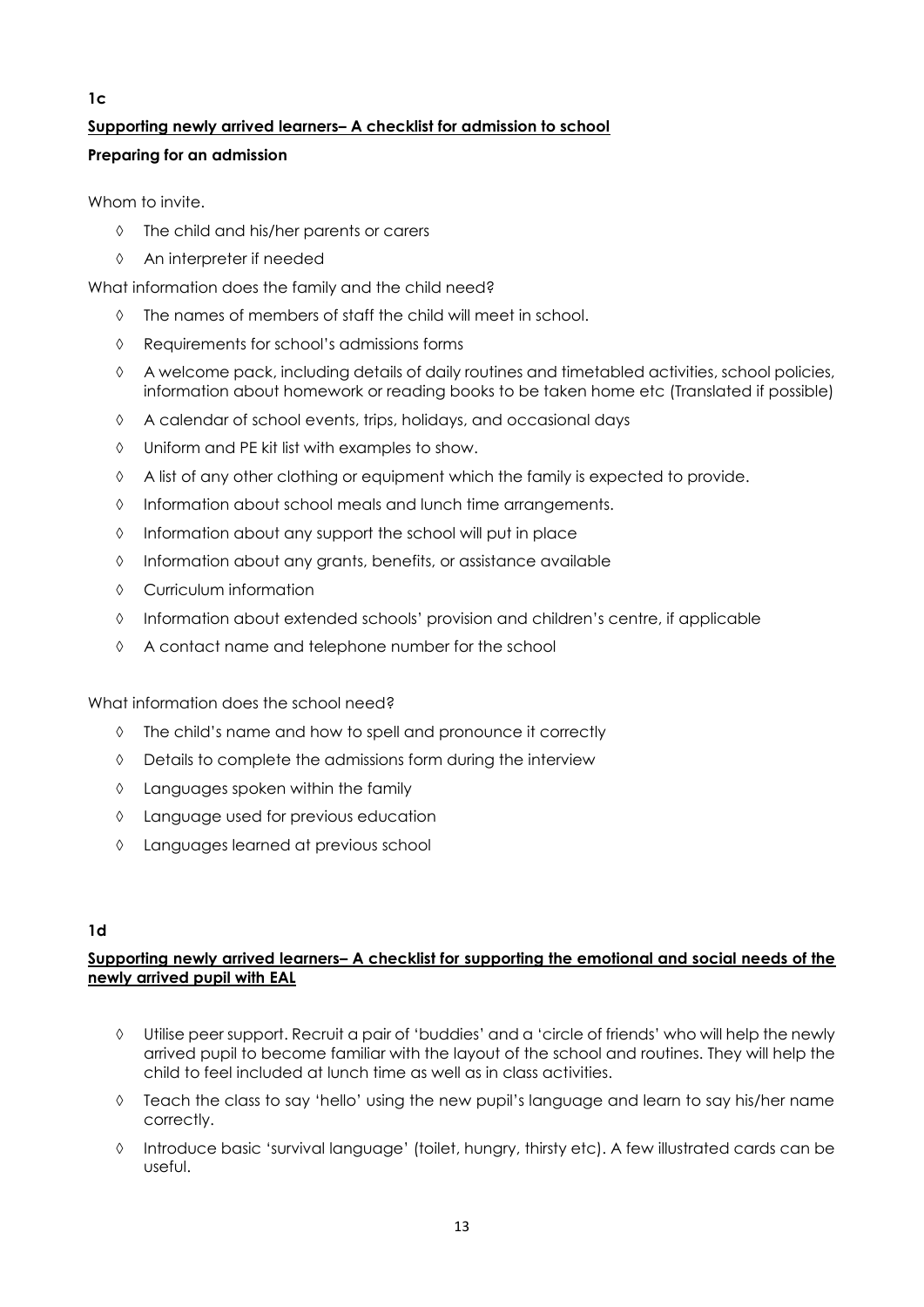- Ensure all staff (teaching and support staff, kitchen, and caretaking staff) know about the needs of the new pupil.
- Understand that the pupil may have a silent period of up to several months. They may seem unresponsive, but a great deal of absorption of language and learning will be going on.
- Understand the pressures and changes that the beginner is experiencing e.g., culture shock.
- $\Diamond$  Integrate the pupil into regular school and class activities. Give some responsibilities e.g., giving out books.
- Participation can take many forms. Don't worry if a pupil does not want to join in actively at first. Invite the pupil to join in practical activities and try to ensure they have something to do which is relevant to the lesson.
- $\Diamond$  Behaviours can be culturally influenced. Some pupils may avoid eye contact, smile even when they disagree, when they are being reprimanded or don't understand what you are saying. They may stand closer or further away than you or other children are accustomed to.
- $\Diamond$  Recognise that there may be differences in attitudes to food, in eating styles and preferences. The child might not be used to eating with anyone outside their family.
- Be sensitive about inappropriate behaviour e.g., aggression may be caused by tensions from the new situation or by previous experiences. Pent-up emotions and frustrations may be released in the playground.
- $\Diamond$  It is very tiring to learn a new language and to learn in an unfamiliar language. The process of settling into a new school routine can also be stressful. Pupils will need regular short breaks from concentration throughout the day.
- $\Diamond$  Show interest in the pupil's country of origin. Give their culture recognition in any way you can.
- Value, use and display first language wherever possible.
- $\Diamond$  Encourage interaction with speakers of the same language in the school and at home (a secure first language reflects in any additional language learned).
- $\Diamond$  Recognise that the beginner may have a greater ability or understanding than he/she is able to demonstrate, which can be frustrating for pupil and teacher.
- $\Diamond$  Maintain contact with the parents. Invite them into school. It might be helpful to them and to the school to discuss their experiences of education and their expectations of education in England.
- $\Diamond$  Ask parents and members of the community to provide first language resources e.g., labels, pictures, recordings of music or stories. Invite them into school to join in assemblies or to read dual language books.
- $\Diamond$  It is important to avoid overgeneralisations and stereotyping of pupils and their families. Whilst cultural diversity and individual uniqueness are valued, it is also important to emphasise our similarities and things we hold in common.
- $\Diamond$  Nearly all newly arrived pupils want to learn, want to make friends, and want to feel that they belong. They want to do well and look to staff for support and help.